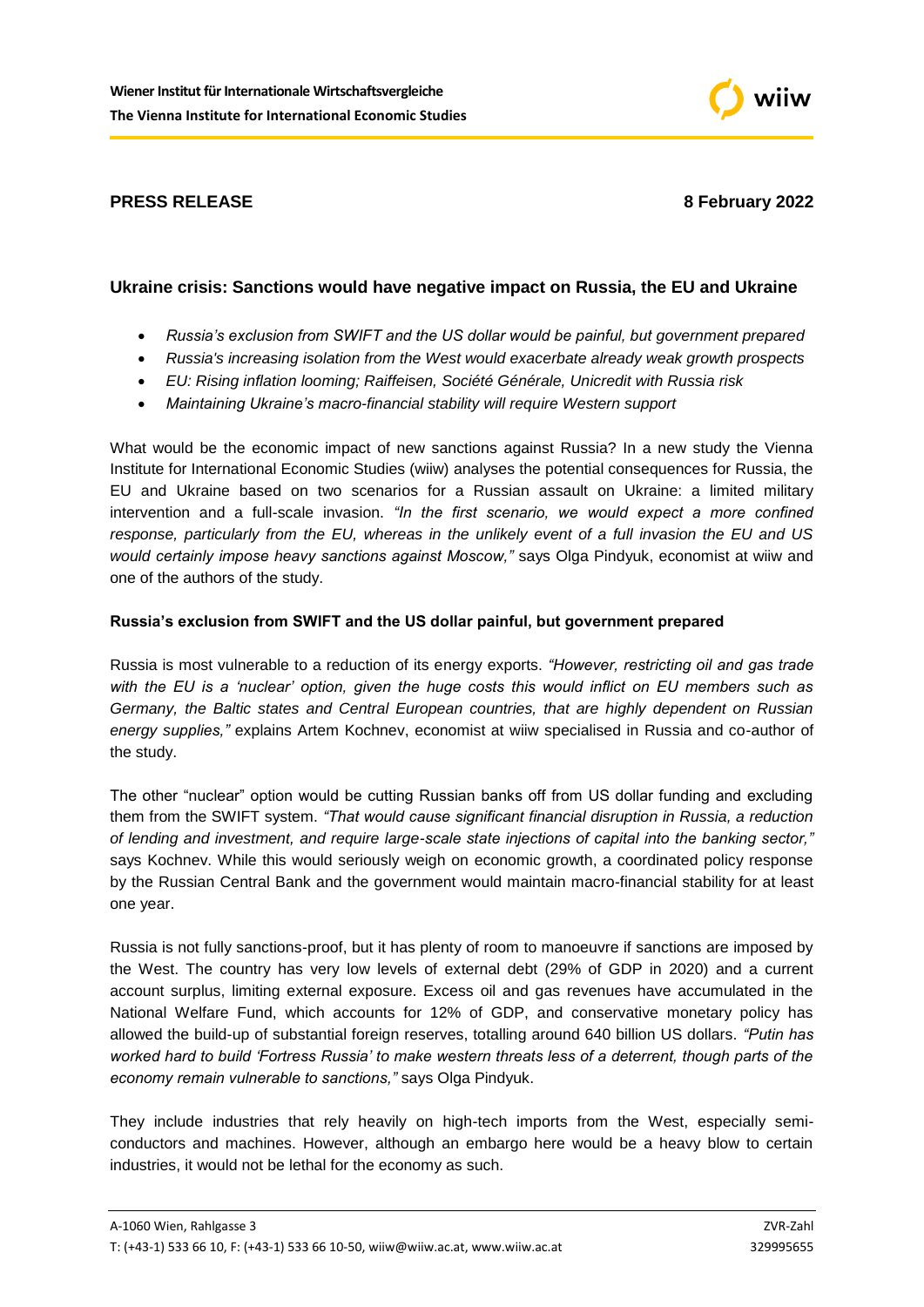Given Russia's substantial fiscal buffers, the real threat to its economy is not in the short term, but rather the effects of significant Western sanctions long into the future. Restrictions on Russian imports of high-tech industrial inputs would further increase its isolation from the most advanced parts of the global economy. This would hinder economic modernisation, particularly a much-needed diversification and improvement in competitiveness. Russia will partially offset sanctions through stronger ties with China, especially in the energy sector, but limited access to Western capital and technology would exacerbate its already weak growth prospects.

### **EU: Rising inflation looms in case of energy crisis**

Even limited military operations would have considerable direct and indirect economic consequences for the EU, especially in the energy sector, where dependence on gas and oil supplies from Russia is strong. The most exposed countries are Germany, Austria, and much of Central and Eastern Europe (CEE).

After Russia's annexation of Crimea in 2014, trade between the EU and Russia declined significantly. *"Almost all EU and CEE countries export and import proportionately less to and from Russia than in 2013,"* points out Richard Grieveson, Deputy Director of wiiw and co-author of the study. At the same time, the share of Russian direct investment has fallen sharply.

Although the Russian and the EU economies have partially decoupled since 2014, the repercussions of a military conflict would still be severe for the EU. Even countries that diversified their energy supplies more than Germany or Austria would feel the pain. The current tensions are contributing to very high energy prices, which has pushed up headline consumer price inflation to multi-year highs across Europe. Any cut in gas supplies to Europe would have an immediate additional impact on world markets. *"Sharp increases in energy prices would further fuel the already high inflation, with negative consequences for the economy in the entire EU,"* argues Grieveson.

### **Raiffeisen, Société Générale, Unicredit with Russia risk**

*"Financial sanctions against Russia could also hit some major European banks with large Russian holding hard,"* warns Grieveson. The biggest Western lenders are Austria's Raiffeisen Bank International (RBI) and France's Société Générale, both owning Russian assets worth 18 billion euros as well as Italy's Unicredit with 15 billion euros of exposure in Russia.

### **Ukraine's stability in danger, Western support required**

Ukraine's economy would suffer the most from a military conflict. It has already been affected by the threat of an invasion. The currency hryvnia has depreciated, while the risk premiums for government and other securities on capital markets have risen. Additionally, the domestic reform process has slowed down. If military intervention by Russia does take place, its impact on economic activity will vary between regions, with the Western parts of the country, located further away from military activity, being less affected. However, possible destruction of key parts of the country's infrastructure would have repercussions for the whole economy. Ukraine might lose access to its main ports around Odessa, which handle almost a half of the country's exports and imports. If part of the transit pipeline infrastructure is damaged, it will cause major interruptions of energy supplies to a large part of the country.